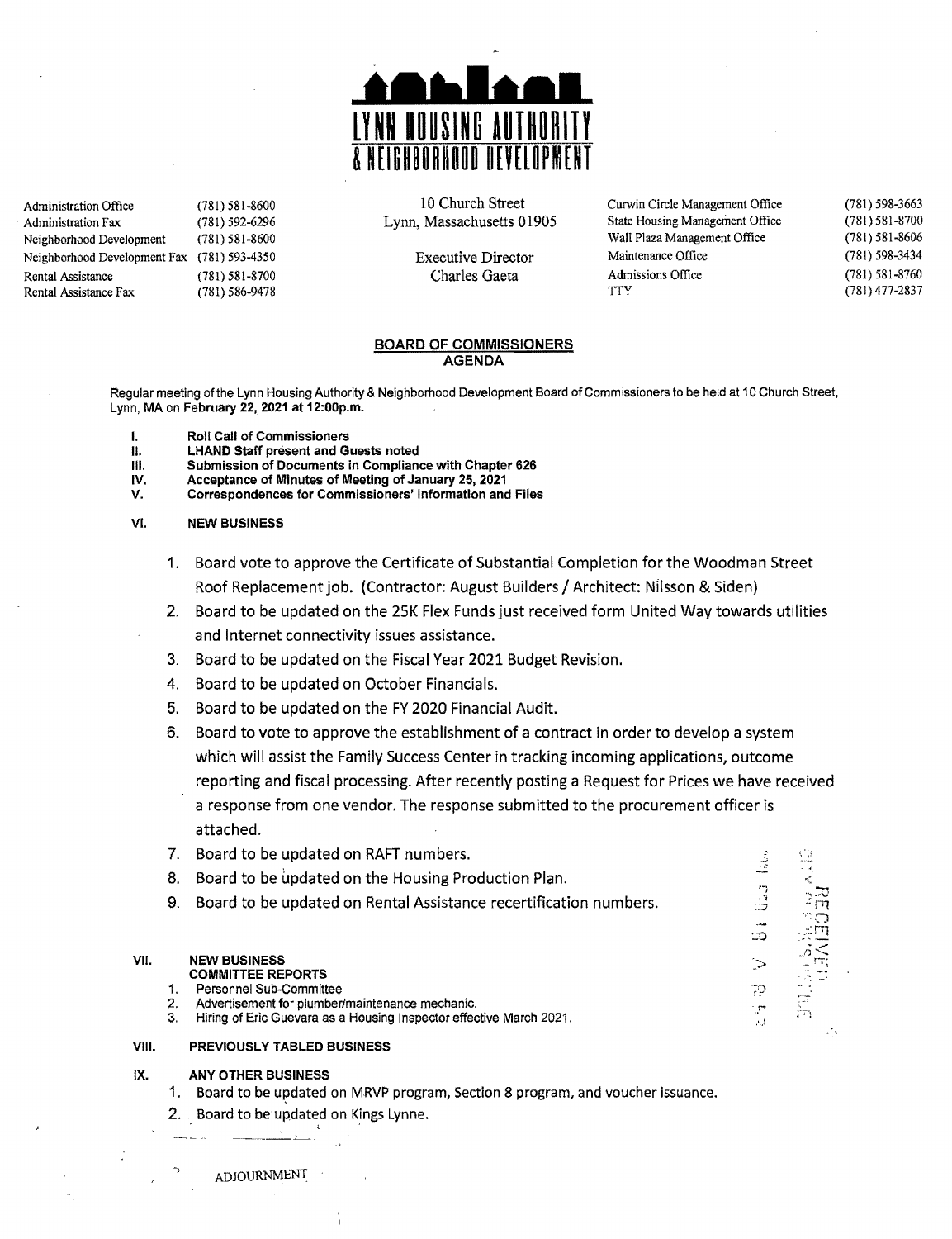

#### Administration Office (781) 581-8600 10 Church Street Curwin Circle Management Office (781) 598-3663<br>Administration Fax (781) 592-6296 Lynn, Massachusetts 01902 State Housing Management Office (781) 581-8700 Administration Fax (781) 592-6296 Lynn, Massachusetts 01902 State Housing Management Office (781) 581-8700 Neighborhood Development (781) 581-8606<br>Neighborhood Development Fax (781) 593-4350 Wall Plaza Management Office (781) 593-3434<br>Neighborhood Development Fax (781) 593-4350 Fxecutive Director Maintenance Office (781) 598-34 Neighborhood Development Fax (781) 593-4350 Executive Director Maintenance Office (781) 598-3434<br>Rental Assistance (781) 581-8700 Charles Gaeta Admissions Office (781) 581-8760 Rental Assistance (781) 581-8700 Charles Gaeta Admissions Office (781) 581-8760 Rental Assistance Fax (781) 586-9478 (781) 686-9478 TIY (781) 477-2837 n<br>B  $\tau$  $\mathbb{C}^*$ ္တ  $\mathbb{R}^n$  $\frac{1}{2}$

 $\geq$ 

 $\frac{1}{2}$ 

*f)* ....,

 $C^{\pm}$ 

## --": \_.J **Clerk's Certificate**

I, Janet Rowe, hereby certify that I am the duly appointed, qualified City Clerk of the"City of Lynn Massachusetts wherein the Lynn Housing Authority & Neighborhood Development has been appointed and;

- 1. That a **Notice of Meeting** of said Lynn Housing Authority & Neighborhood Development, a copy of which is annexed hereto, to be held on **February 22, 2021 at 12:00.** at 10 Church street, Lynn, Massachusetts 01902, was filed with me at least forty-eight hours prior to the stated time of said meeting, and;
- 2. That I immediately caused copies of the said **Notice of Meeting** to be posted publicly in my office and at the rear of City Hall on the official bulletin boards of the City of Lynn, and;
- 3. That the posting of the above notice was made pursuant to the provisions of Section 23B of Chapter 39 of the General Laws of Massachusetts, as amended (C. 626, Acts 1958).

ant L. Rowe

Janet Rowe, City Clerk, Lynn Massachusetts

Seal of the City of Lynn

Date: **2/22/21**